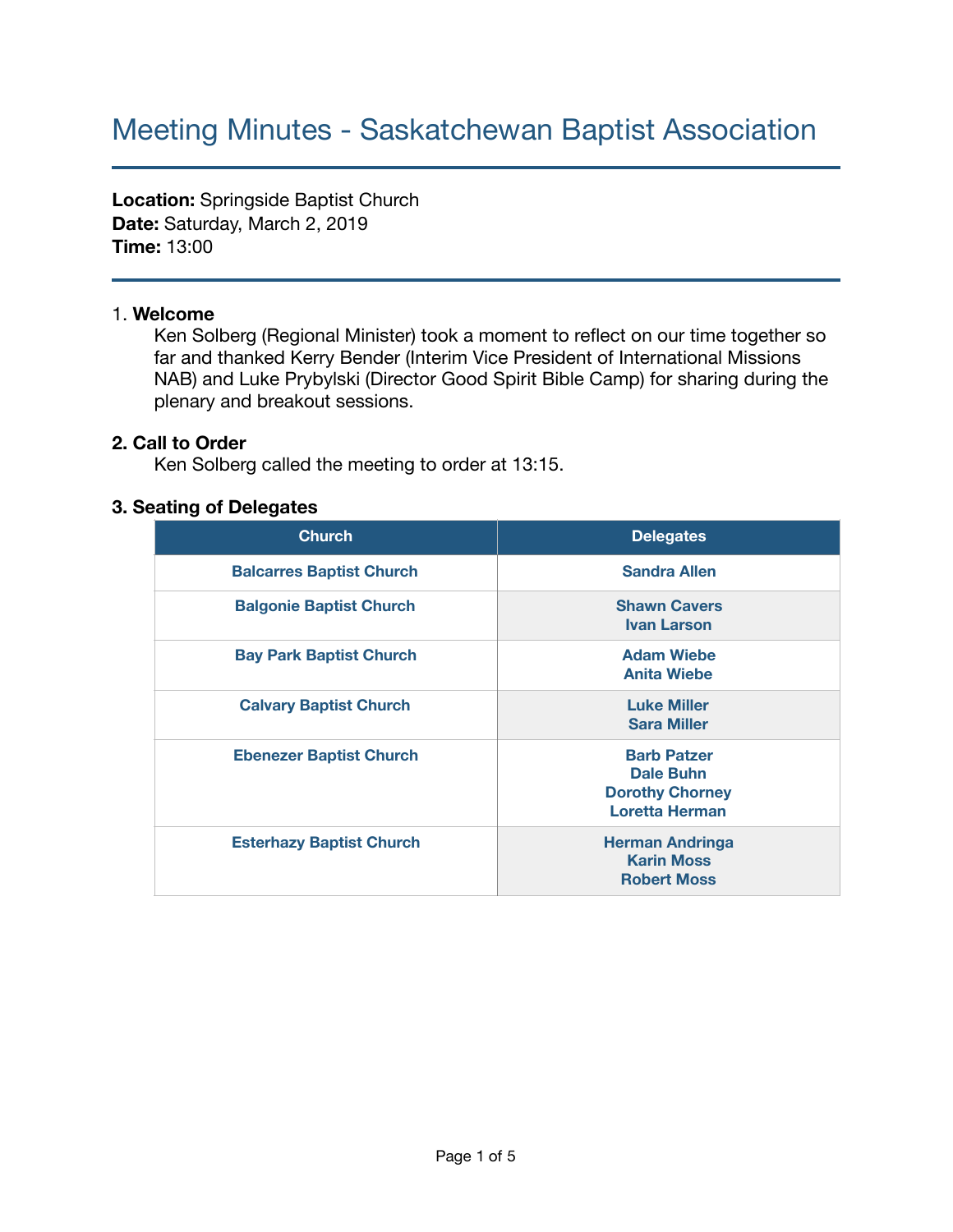| <b>Church</b>                    | <b>Delegates</b>                                                                                                                                                                                                                                                                                                                                                         |
|----------------------------------|--------------------------------------------------------------------------------------------------------------------------------------------------------------------------------------------------------------------------------------------------------------------------------------------------------------------------------------------------------------------------|
| <b>Faith Baptist Church</b>      | <b>Gene Speer</b><br><b>Randa Speer</b><br><b>Kent Schoenroth</b><br><b>Natashia Schoenroth</b><br><b>Stephen Luff</b><br><b>Marielee Reddekop</b><br><b>Patrick Reddekop</b><br><b>Cathy Winkler</b><br><b>Rolf Winkler</b><br><b>Dave Bahlser</b><br><b>Kathy Bahlser</b><br><b>Tanya Murray</b><br><b>Blaine Murray</b><br><b>Stuart Kramer</b><br><b>Joan Kramer</b> |
| <b>Heritage Baptist Church</b>   | <b>Brian Kirsch</b><br><b>Tammy Kirsch</b><br><b>Parker Meginbir</b><br><b>Kirby Breitkreuz</b><br><b>Anne Breitkreuz</b><br><b>Perry Fröhlich</b><br><b>Virginia Fröhlich</b><br><b>Margo Zielkowski</b>                                                                                                                                                                |
| <b>Melville Baptist Church</b>   | <b>Reg Wilk</b><br><b>Marilyn Wilk</b><br><b>Jonathan Pettinger</b>                                                                                                                                                                                                                                                                                                      |
| <b>Nokomis Baptist Church</b>    | <b>Rick Shott</b>                                                                                                                                                                                                                                                                                                                                                        |
| <b>Raymore Baptist Church</b>    | <b>Doug Armbruster</b><br><b>Randy Jordan</b><br><b>Darlene Jordan</b><br><b>Brian Jordan</b><br>Donna Jordan                                                                                                                                                                                                                                                            |
| <b>Springside Baptist Church</b> | <b>Stephen Breitkreuz</b><br><b>Vicky Breitkreuz</b><br><b>Marlon Milbrandt</b><br><b>Tammy Milbrandt</b><br><b>Gilbert Breitkreuz</b><br><b>Josh Prybylski</b><br><b>Janelle Prybylski</b><br><b>Luke Prybylski</b><br><b>Hardy Breitkreuz</b><br><b>Jeanette Kriger</b><br><b>Marcie Anderson</b>                                                                      |

**Motion:** That Kerry Bender be seated as an invited guest (Rick Shott) **Seconded. Carried.**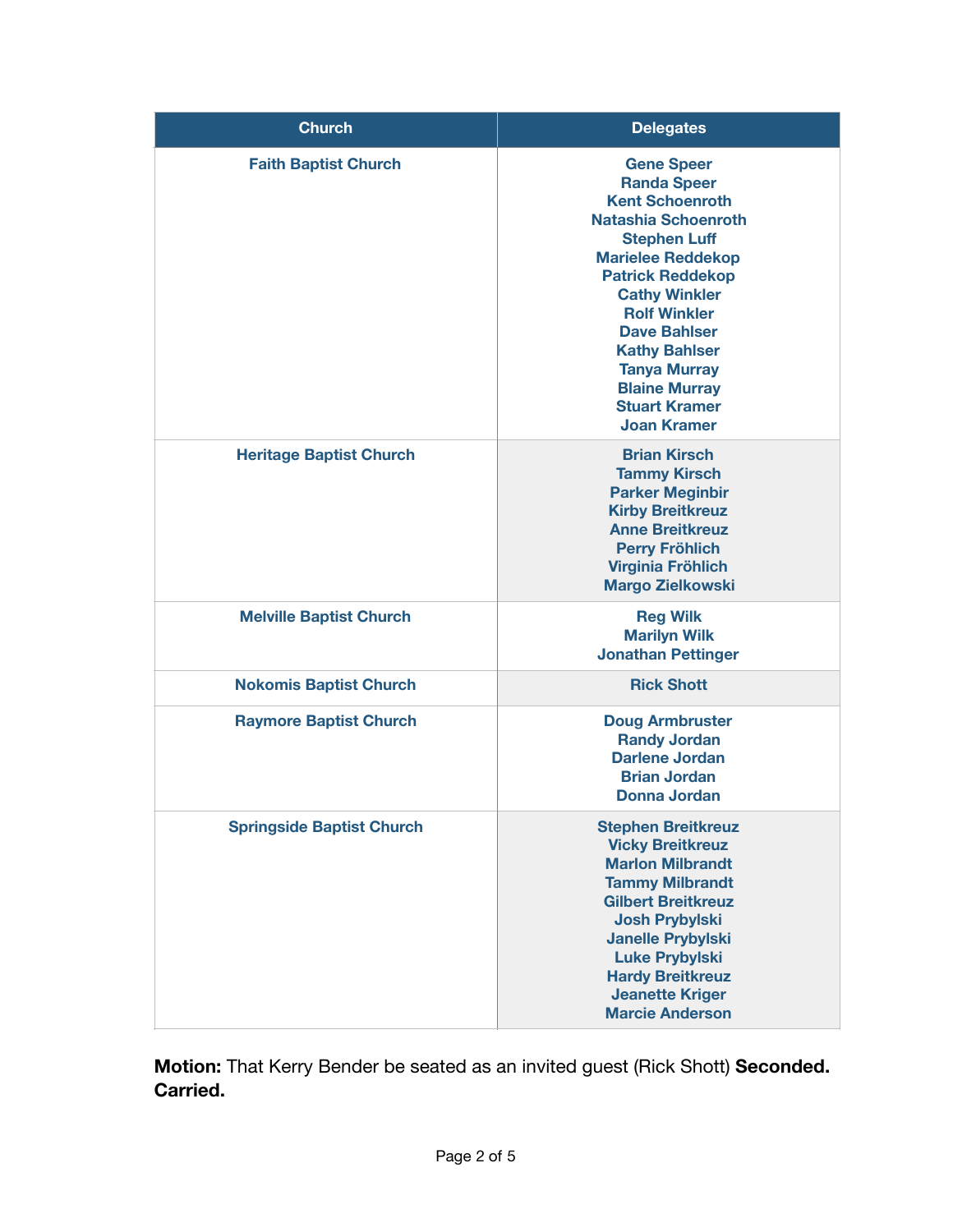## **4. Affirmation of Churches**

Richard Kauenhofen (SBA Credentials Committee) submitted the affirmation of churches.

Ken Solberg explained that the SBA Act requires that we affirm our churches and requested that pastors email him the correct legal name of the church they serve so that the affirmation is accurate.

#### **5. Agenda**

Ken Solberg requested that two items be added to the agenda:

- Ministry Resource Fund request (Melville)
- Response to fire at Carry-The-Kettle water treatment plant

**Motion:** To accept the agenda as presented (Kent Schoenroth) **Seconded. Carried.** 

#### **6. Approval of Minutes**

**Motion:** To accept the minutes of the 2018 spring and fall meetings as presented (Ivan Larson) **Seconded. Carried.** 

#### **7. Election of Officers**

Moderator: No nominations received. Nominations ceased.

Vice Moderator: No nominations received. Nominations ceased.

Youth Ministry Chair: Stephen Luff nominated Parker Meginbir. Nominations ceased.

Credentials Committee: Rick Shott nominated Doug Armbruster. Nominations ceased.

Nominations Committee: Stephen Luff declined nomination. Nominations ceased.

The role of the credentials committee was discussed. Ken Solberg stated that in addition to ordination the credentials committee is available to help churches assess pastoral candidates and has helped in times of conflict.

**Motion:** That Parker Meginbir be accepted as Youth Ministry Chair (Perry Froehlich) **Seconded. Carried.** 

#### **8. Reports**

**Regional Minister** (Ken Solberg)

- **•** Serving as R.M. is a joy and a privilege.
- **•** Supporting the SBA and R.M. is one way in which larger churches can support the ministry of smaller as well as aiding churches going through transition.
- **•** Praise God for safety while travelling.
- **•** Ken expressed his belief that the SBA is on the threshold of seeing God do some amazing things
- **•** brief discussion regarding changes to the SBA meeting formats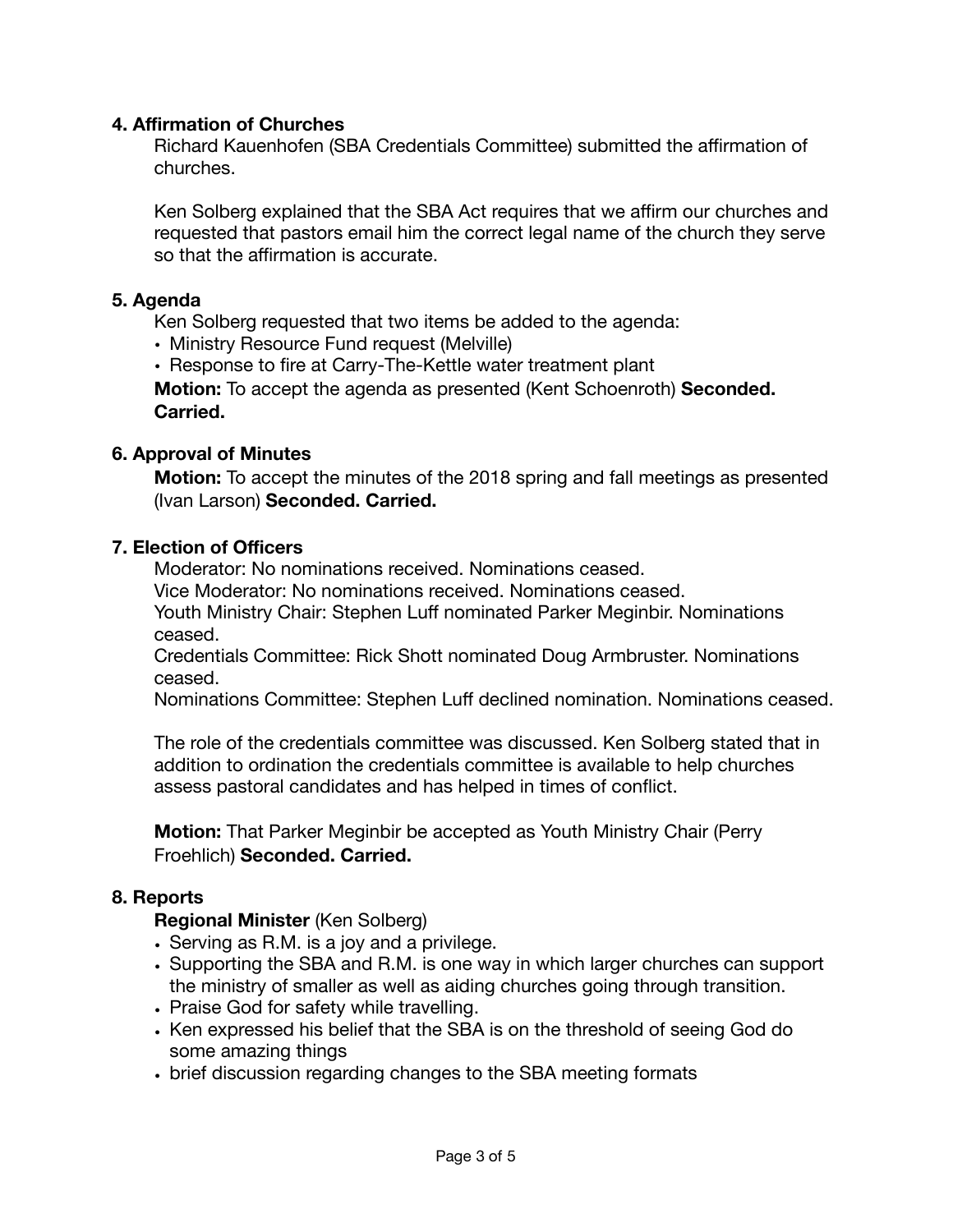### **9**. **SBA Budget**

On behalf of the SBA Ken Solberg thanked Marielee Reddekop for accepting the position of treasurer and commended her for the work that she has done in a brief period of time.

Marielee requested that Ken step out of the meeting.

In Ken's absence Richard Kauenhofen acted as moderator.

Marielee noted that the Regional Minister has not received a salary increase since 2015. In her report she proposed that Ken receive an increase equal to the consumer price index and retro-pay totalling \$4000 for those years in which he did not receive an increase.

Her report also proposed that due to the limited number of transactions it would be appropriate for the SBA to forgo an annual external audit in favour of an internal audit and a review engagement every 3-5 years. There was a discussion about the legal requirements of an audit. Various people shared based on their varying experiences. Marie Lee will investigate further.

In response to a question Marielee noted that Ken is not covered under the group insurance plan. However, he is allowed up to \$2,800 in CRA approved medical expenses.

**Motion:** That Ken's salary be increased and that he receive retro-pay in accordance with the proposed budget (Shawn Cavers). **Seconded.** 

**Discussion:** Doug Armbruster spoke against the motion noting that he believes Ken's salary is fair, Ken does not have a graduate degree, is not ordained and the position is less than full time.

Luke Miller: the lack of a functioning executive makes such decisions difficult and ultimately fails Ken by leaving him without guidance and oversight.

Kent Shoenroth: By failing to provide an increase in accordance with the consumer price index we are actually paying less than what we previously agreed to be a fair salary.

**Motion withdrawn** (Shawn Cavers).

**Motion:** To increase Ken's salary to the amount recommended in the proposed budget (\$44 000) (Shawn Cavers). **Seconded. Carried. Opposed 1. Motion:** That Ken receive \$4000 in retro-pay. **Seconded. Carried. Opposed 1.** 

**Motion:** That the budget be amended to include \$1000 for Youth Workers conference and accepted. (Josh Prybylski) **Seconded. Carried.** 

# **10. Regional Minister Job Description and Review**

**Motion:** That the credentials committee engage Ken in a review of his job description. At such time as the the SBA has a functioning executive, this responsibility can be handed over to the executive (Luke Miller). **Seconded.**